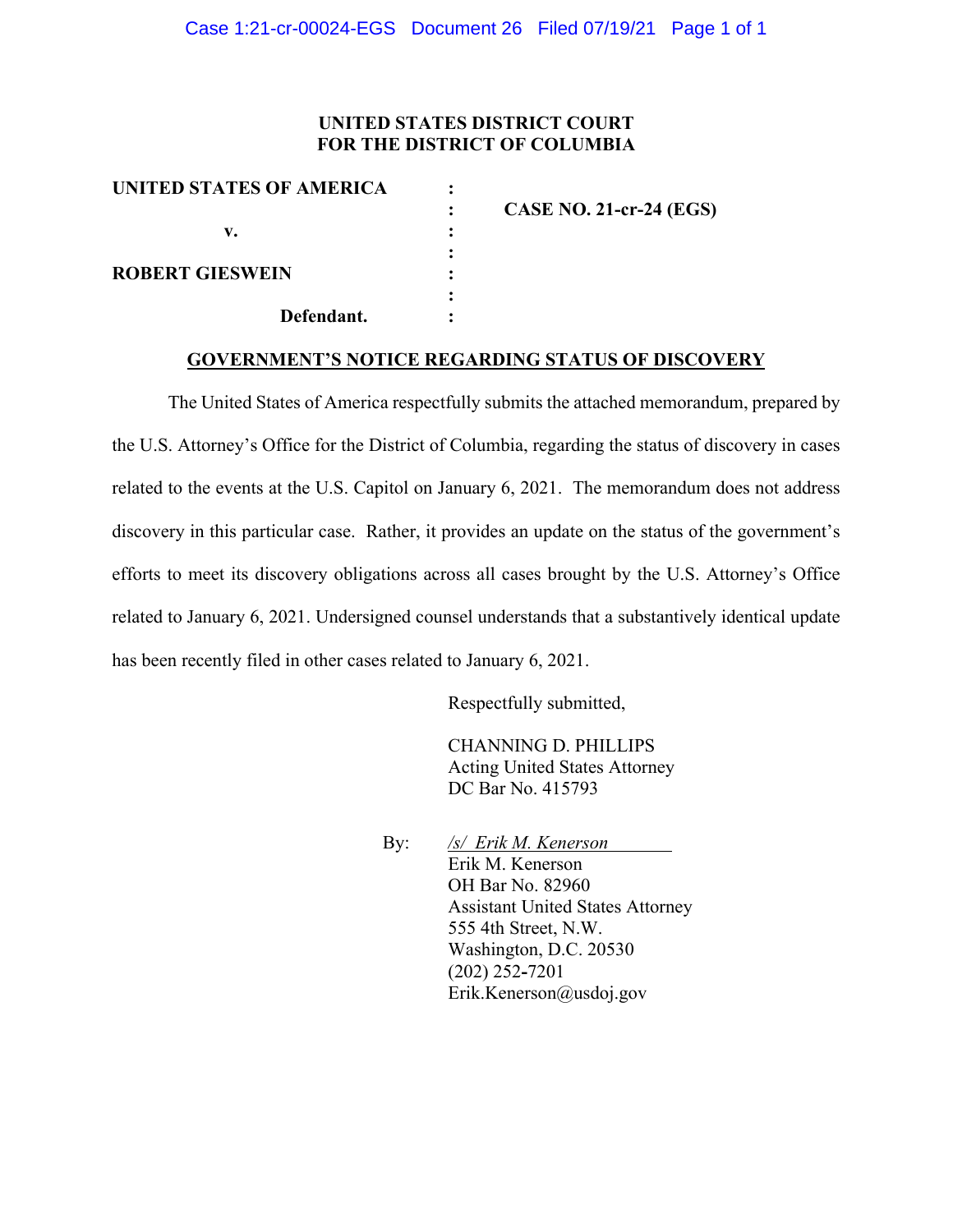## **UNITED STATES DISTRICT COURT FOR THE DISTRICT OF COLUMBIA**

| UNITED STATES OF AMERICA |                                |
|--------------------------|--------------------------------|
|                          | <b>CASE NO. 21-cr-24 (EGS)</b> |
| v.                       |                                |
|                          |                                |
| <b>ROBERT GIESWEIN</b>   |                                |
|                          |                                |
| Defendant.               |                                |
|                          |                                |

#### **UNITED STATES' MEMORANDUM REGARDING STATUS OF DISCOVERY**

The United States files this memorandum for the purpose of describing the status of discovery. As set forth below, because the defendant's criminal acts took place at the same general time and location as many other charged crimes, the government's investigation into the breach of the United States Capitol on January 6, 2021 (the "Capitol Breach") has resulted in the accumulation and creation of a massive volume of data that may be relevant to many defendants. The government is diligently working to meet its unprecedented overlapping and interlocking discovery obligations by providing voluminous electronic information in the most comprehensive and useable format.

### **The Capitol Breach**

On January 6, 2021, as a Joint Session of the United States House of Representatives and the United States Senate convened to certify the vote of the Electoral College for the 2020 U.S. Presidential Election, a mob stormed the U.S. Capitol by breaking doors and windows and assaulting members of law enforcement, as others in the crowd encouraged and assisted those acts. Thousands of individuals entered the U.S. Capitol and U.S. Capitol grounds without authority, halting the Joint Session and the entire official proceeding of Congress for hours until the United States Capitol Police ("USCP"), the Metropolitan Police Department ("MPD"), and other law enforcement agencies from the city and surrounding region were able to clear the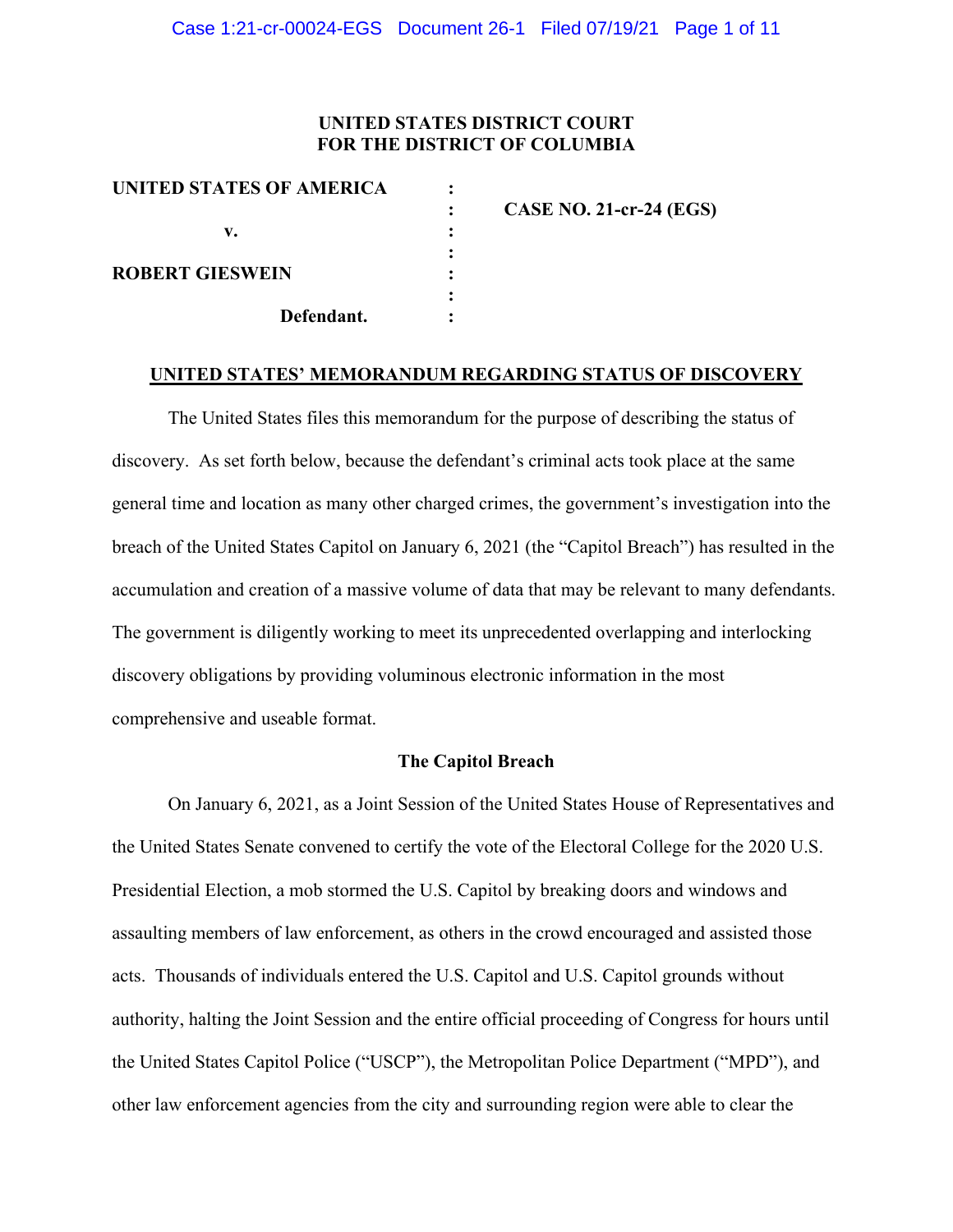### Case 1:21-cr-00024-EGS Document 26-1 Filed 07/19/21 Page 2 of 11

Capitol of rioters and to ensure the safety of elected officials. This event in its entirety is hereinafter referred to as the "Capitol Breach."

#### **Scope of Investigation**

The investigation and prosecution of the Capitol Breach will be the largest in American history, both in terms of the number of defendants prosecuted and the nature and volume of the evidence. In the six months since the Capitol was breached, over 500 individuals located throughout the nation have been charged with a multitude of criminal offenses, including but not limited to conspiracy, tampering with documents or proceedings, destruction and theft of government property, obstruction of law enforcement during civil disorder, assaults on law enforcement, obstruction of an official proceeding, engaging in disruptive or violent conduct in the Capitol or on Capitol grounds, and trespass. There are investigations open in 55 of the Federal Bureau of Investigation's 56 field offices.

#### **Voluminous Materials Accumulated**

The government has accumulated voluminous materials that may contain discoverable information for many, if not all, defendants. An illustrative list of materials accumulated by the government includes:

- o Thousands of hours of closed circuit video ("CCV") from sources including the USCP, MPD, and United States Secret Service, and several hundred MPD Automated Traffic Enforcement camera videos;
- o Footage from Cable-Satellite Public Affairs Network (C-SPAN) and other members of the press;
- o Thousands of hours of body worn camera ("BWC") footage from MPD, Arlington County Police Department, Montgomery County Police Department, Fairfax County Police Department, and Virginia State Police;
- o Radio transmissions, event chronologies, and, to a limited extent, Global Positioning Satellite ("GPS") records for MPD radios;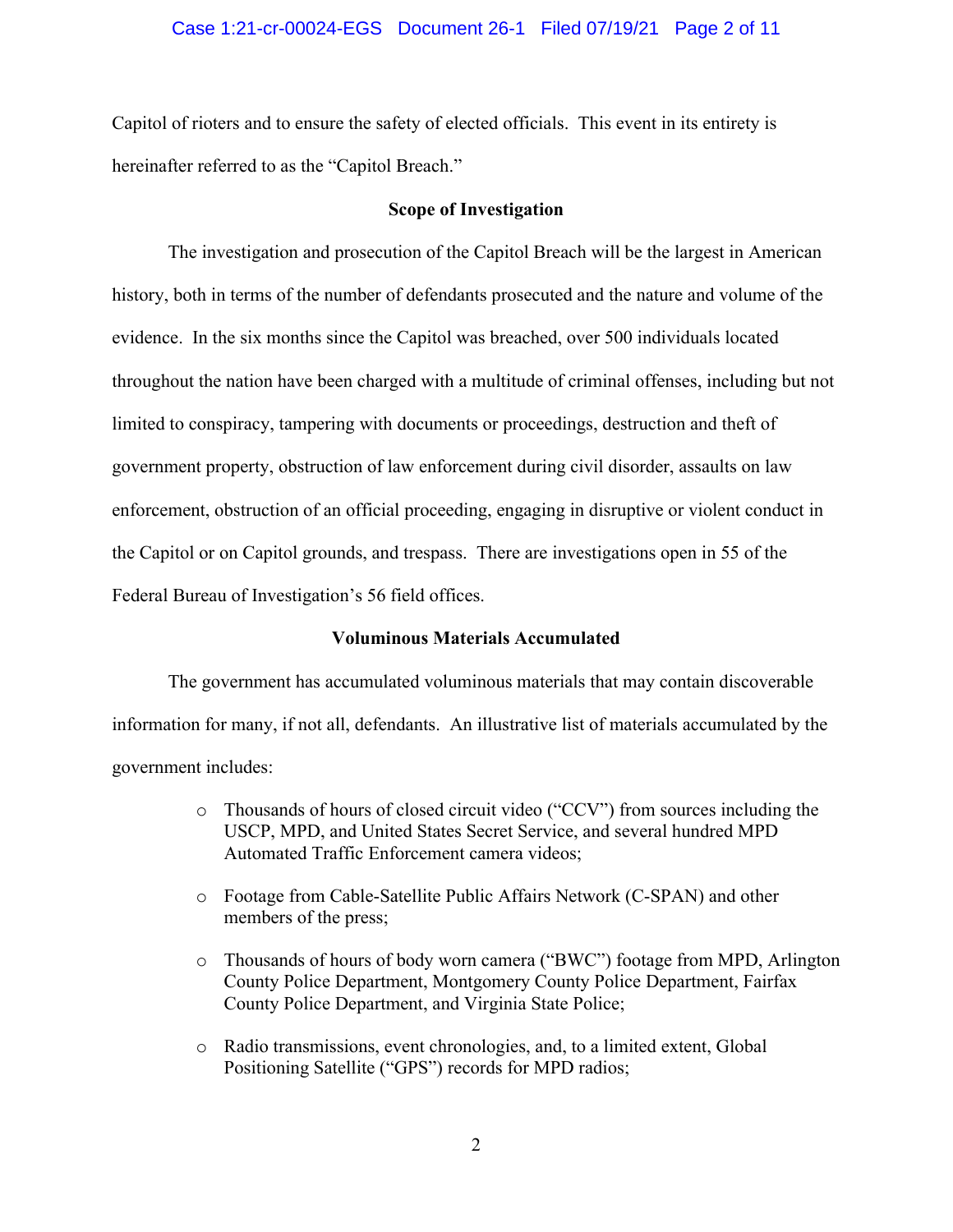- $\circ$  Hundreds of thousands of tips, including at least 237,000 digital media tips;
- o Location history data for thousands of devices present inside the Capitol (obtained from a variety of sources including two geofence search warrants and searches of ten data aggregation companies);
- o Subscriber and toll records for hundreds of phone numbers;
- o Cell tower data for thousands of devices that connected to the Capitol's interior Distributed Antenna System (DAS) during the Capitol Breach (obtained from the three major telephone companies);
- o A collection of over one million Parler posts, replies, and related data;
- o A collection over one million Parler videos and images (approximately 20 terabytes of data);
- o Damage estimates from multiple offices of the U.S. Capitol;
- o A multitude of digital devices and Stored Communication Act ("SCA") accounts; and
- o Responses to grand jury subpoenas, of which over 6,000 have been issued, seeking documents such as financial records, telephone records, electronic communications service provider records, and travel records.

We are still collecting and assembling materials from the numerous entities who were involved in the response to the Breach, and we are still investigating – which means the amount of data (phones, devices, legal process, investigative memoranda) is growing.

## **Voluminous Legal Process and Investigative Memoranda**

In addition to the materials collected, tens of thousands of documents have been generated in furtherance of the investigation, to include interviews of subjects, witnesses, tipsters and officers; investigations into allegations concerning officer conduct on January 6; source reports; evidence collection reports; evidence analysis reports; chain-of-custody documents; legal documents including preservation letters, subpoenas, 2703(d) orders, consent forms, and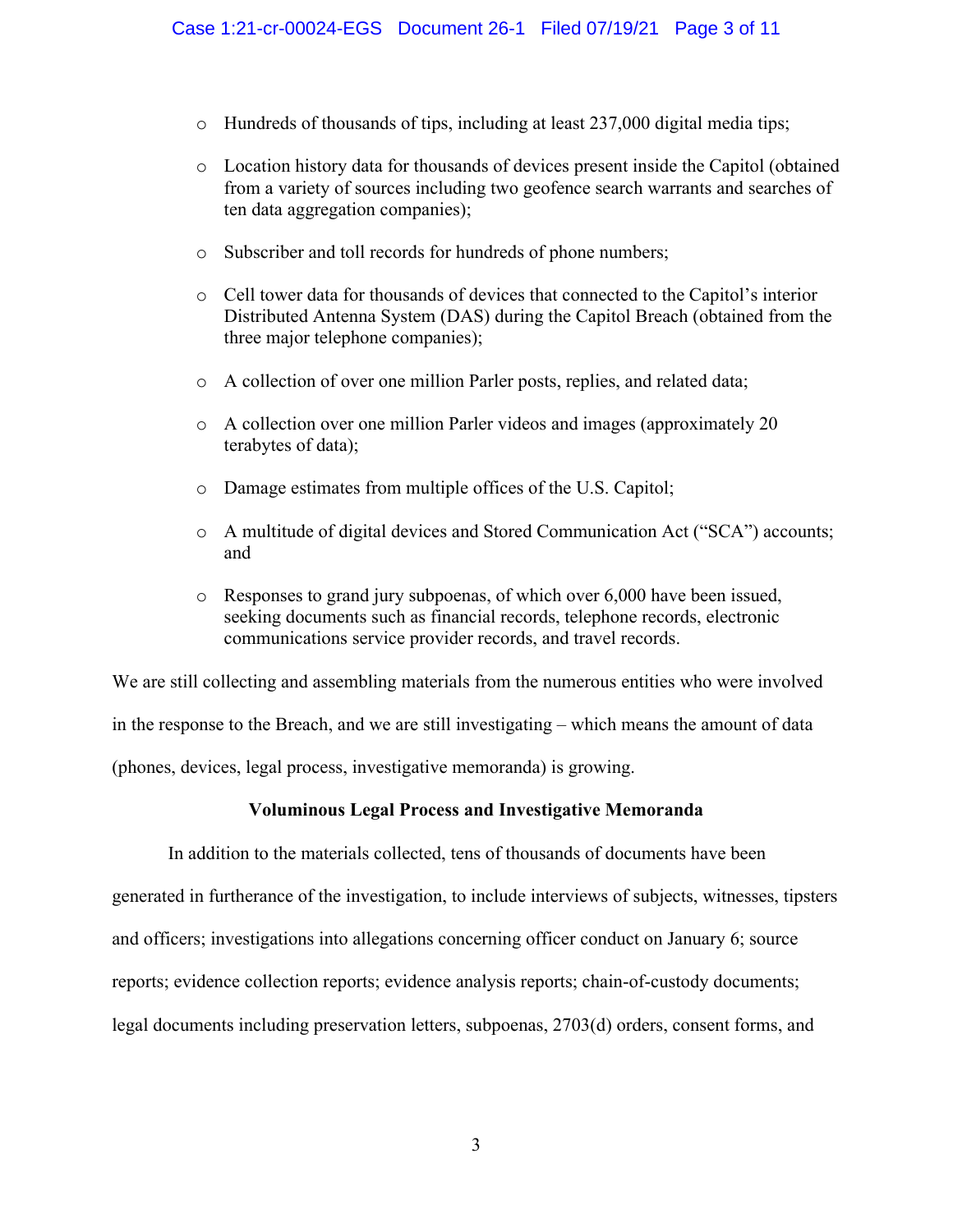### Case 1:21-cr-00024-EGS Document 26-1 Filed 07/19/21 Page 4 of 11

search warrants; and memoranda of investigative steps taken to evaluate leads or further investigations.

#### **Interrelated Crimes and Discovery**

The Capitol Breach involves thousands of individuals inside and outside the Capitol, many of whom overwhelmed and assaulted police. (According to a Washington Post analysis of the events, "the mob on the west side eventually grew to at least 9,400 people, outnumbering officers by more than 58 to one.") *See* 

#### *https://www.washingtonpost.com/investigations/interactive/2021/dc-police-records-capitol-*

*riot/?itid=sf\_visual-forensics*. The cases clearly share common facts, happening in generally the same place and at the same time. Every single person charged, at the very least, contributed to the inability of Congress to carry out the certification of our Presidential election.

These circumstances have spawned a situation with overlapping and interlocking discovery obligations. Many defendants may be captured in material that is not immediately obvious and that requires both software tools and manual work to identify, such as video and photos captured in the devices and SCA accounts of other subjects. Accordingly, the defense is generally entitled to review all video or photos of the breach whether from CCV, BWC or searches of devices and SCA accounts. Notably, we have received a number of defense requests for access to such voluminous information, and requests for the government to review the entirety of the law enforcement files related to this investigation. For example, in support of a motion to compel access to all of the footage, one such counsel stated:

The events of January 6, 2021 were memorialized to an extent rarely, if ever, experienced within the context of federal criminal cases. The Government itself has a wealth of surveillance video footage. Virtually every attendee in and around the Capitol on January 6, 2021 personally chronicled the events using their iPhone or other similar video device. Many of the attendees posted their video on one or more social media platforms. Many held their videos close to their vests resulting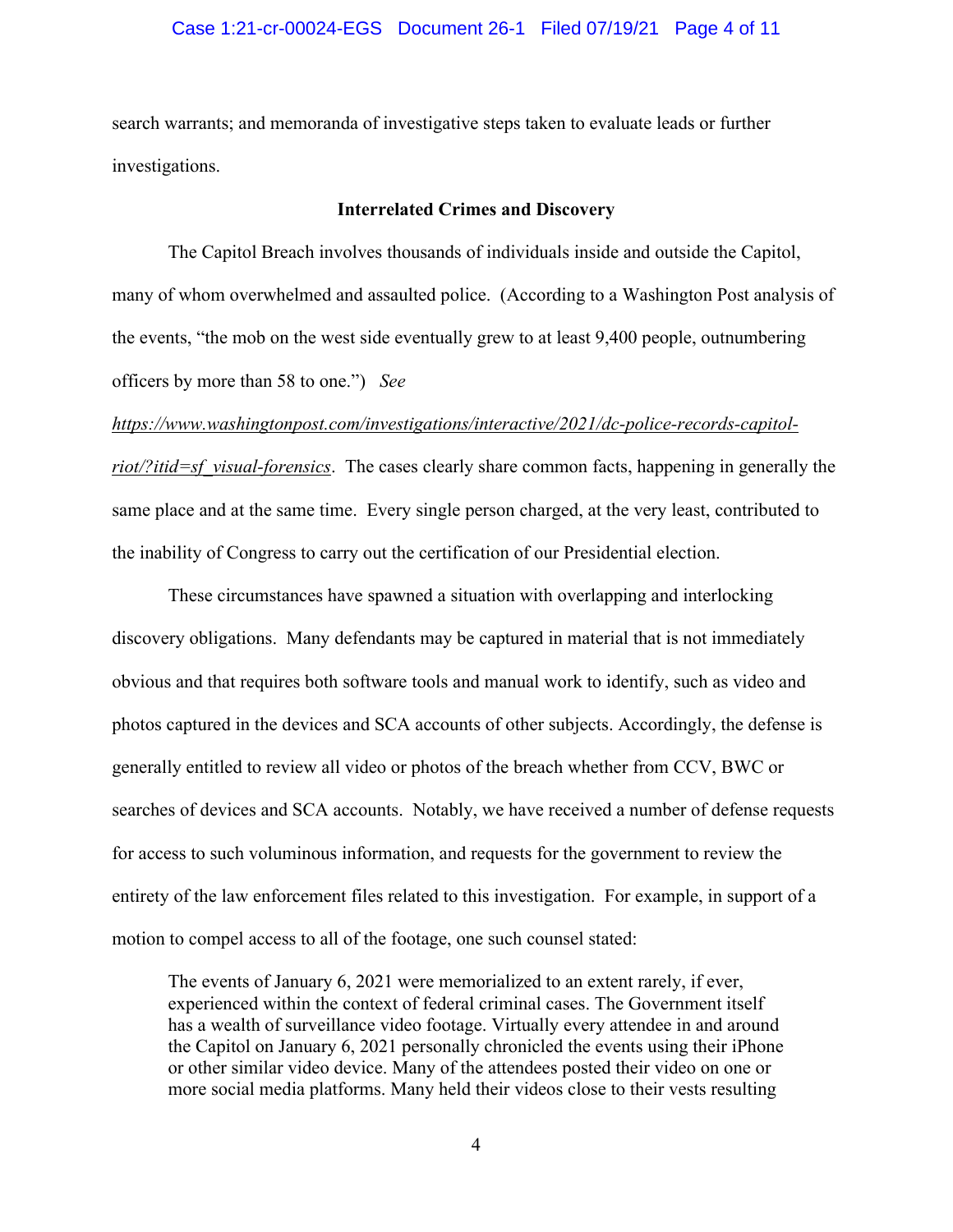in little if any publication of same. News media outlets from around the world captured video footage. Independent media representative from around the world captured video footage. Intelligence and law enforcement personnel present at the Capitol on January 6, 2021 also captured video footage of events of the day. By the Government's own admission, the Government has an overwhelming amount of video footage of the events of January 6, 2021. During the handlings of January 6 cases, the Government has garnered and continues to garner access to added video footage from, among other sources, the general public and the defendants themselves. *Upon information and belief, the Government is not capable of vetting, cataloging and determining materiality of the video footage such as to ensure that disclosure of same is timely made in all cases to which the footage is material for disclosure purposes.* The "information and belief" in this regard is a function of the undersigned counsel's personal knowledge relative to footage given to the Government, familiarity with other January 6 cases both as counsel for other January 6 defendants and as counsel familiar with other counsel representing January 6 defendants and the understanding that the footage provided to the Government does not appear to have been produced to other defendants whose cases warrant similar disclosure by the Government of material evidence. *Defendant has requested the Government confirm whether there is a single repository for all video footage amassed relative to the events at the Capitol on January 6, 2021 and, further, has requested access to same for inspection and examination for determination of materiality and disclosure of the Government's protocol to determine materiality.*

*United States v. Jacob Chansley*, 21-cr-00003 (RCL) (Document No. 58) (emphasis added).

Examples of additional similar discovery requests we have received in Capitol Breach cases are

quoted in Exhibit A, attached hereto.

## **Early Establishment of Discovery Team**

Shortly after the Capitol Breach, the U.S. Attorney's Office established a Capitol Breach Discovery Team to create and implement a process for the production of discovery in January 6 cases. The Discovery Team is staffed by federal prosecutors who have experience in managing complex investigations involving voluminous materials, Department of Justice experts in project management and electronic discovery management, and a lead discovery agent from the Federal Bureau of Investigation. Members of the Discovery Team consult regularly with Department of Justice subject matter experts, including Associate Deputy Attorney General and National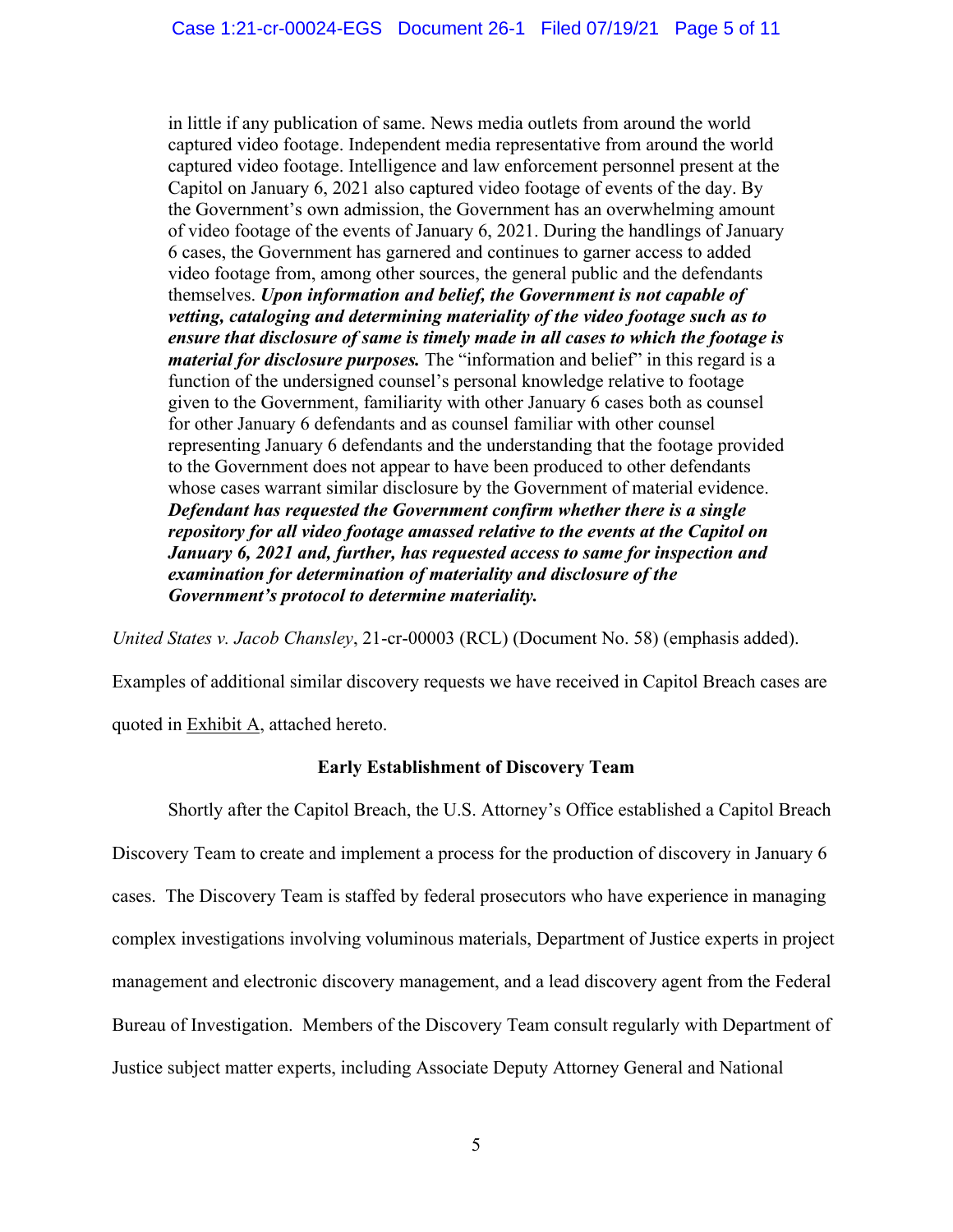#### Case 1:21-cr-00024-EGS Document 26-1 Filed 07/19/21 Page 6 of 11

Criminal Discovery Coordinator Andrew Goldsmith. As discussed further below, members of the Discovery Team also meet and confer on a regular basis with Federal Public Defender ("FPD") leadership and electronic discovery experts.

#### **Recognition of Need for Vendor Promptly Addressed**

Following the Capitol Breach, the United States recognized that due to the nature and volume of materials being collected, the government would require the use of an outside contractor who could provide litigation technology support services to include highly technical and specialized data and document processing and review capabilities. The government drafted a statement of work, solicited bids, evaluated them, and selected a vendor. This was an unprecedented undertaking which required review at the highest levels of the Department of Justice and was accomplished as quickly as possible.

On or about May 28, 2021, the government contracted Deloitte Financial Advisory Services, LLP ("Deloitte"), a litigation support vendor with extensive experience providing complex litigation technology services, to assist in document processing, review and production of materials related to the Capitol Breach. As is required here, Deloitte furnishes secure, complex, and highly technical expertise in scanning, coding, digitizing, and performing optical character recognition – as well as processing, organizing, and ingesting a large volume of Electronically Stored Information ("ESI") and associated metadata in document review platforms – which is vital to the United States' ability to review large data/document productions and is essential to our ability to prosecute these cases effectively.

#### **Implementation of Contract with Deloitte**

We have already begun transferring a large volume of materials to Deloitte (as of July 7, 2021, over 200 disks of data and 34,000 USCP records), who is populating the

6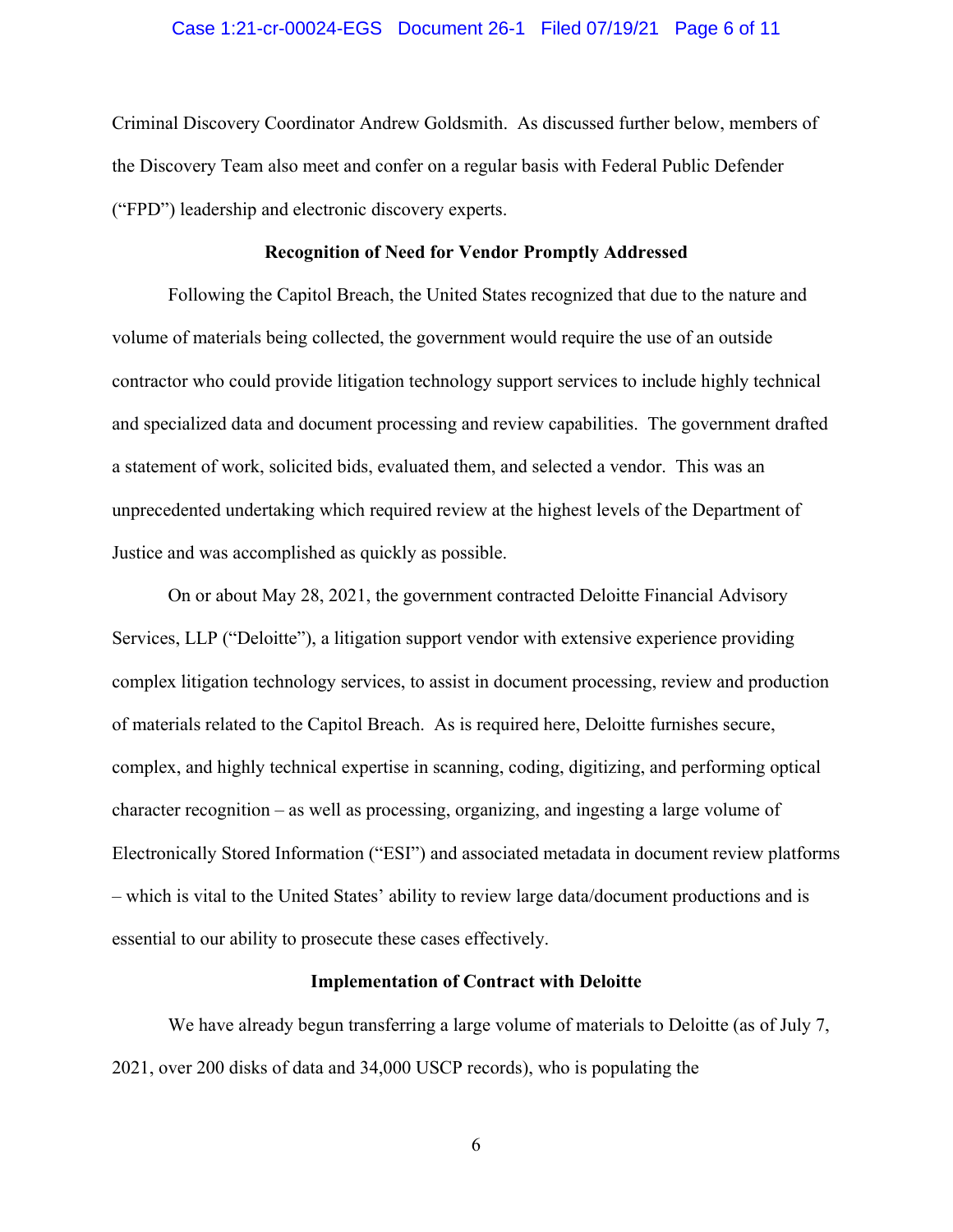### Case 1:21-cr-00024-EGS Document 26-1 Filed 07/19/21 Page 7 of 11

database. Specific processing workflows and oversight are being established between the United States Attorney's Office and the vendor. We have already coordinated with Deloitte to use various tools to identify standard categories of Personal Identifying Information ("PII") and to redact them. Once the database is accessible, we will begin systematically reviewing materials for potentially discoverable information, tagging when possible (e.g., video by a location or type of conduct, interviews describing a particular event), and redacting when necessary. Among other things, the vendor is also building a master evidence tracker to assist us in keeping records of what is provided to us and what is ultimately produced, which is part of our approach to a defensible discovery protocol.

### **Systematic Reviews of Voluminous Materials**

We are implementing and continuing to develop processes and procedures for ensuring that voluminous materials have been and will continue to be systematically reviewed for information that, *inter alia,* may be material to the defense, e.g.:

- o Comparing all known identifiers of any charged defendant against tips, Parler data, ad tech data, cell tower data, and geofence data; and
- o Searching all visual media (such as CCV, BWC, social media or device search results) – the collection of which grows on a regular basis – against known images of charged defendants.

#### **Certain Specific Defense Requests**

Multiple defense counsel have inquired about investigations into officers who were *alleged* to have been complicit in the January 6 Capitol Breach. We have received copies of investigations into officer conduct, have finished reviewing them, and plan to disclose the relevant materials shortly.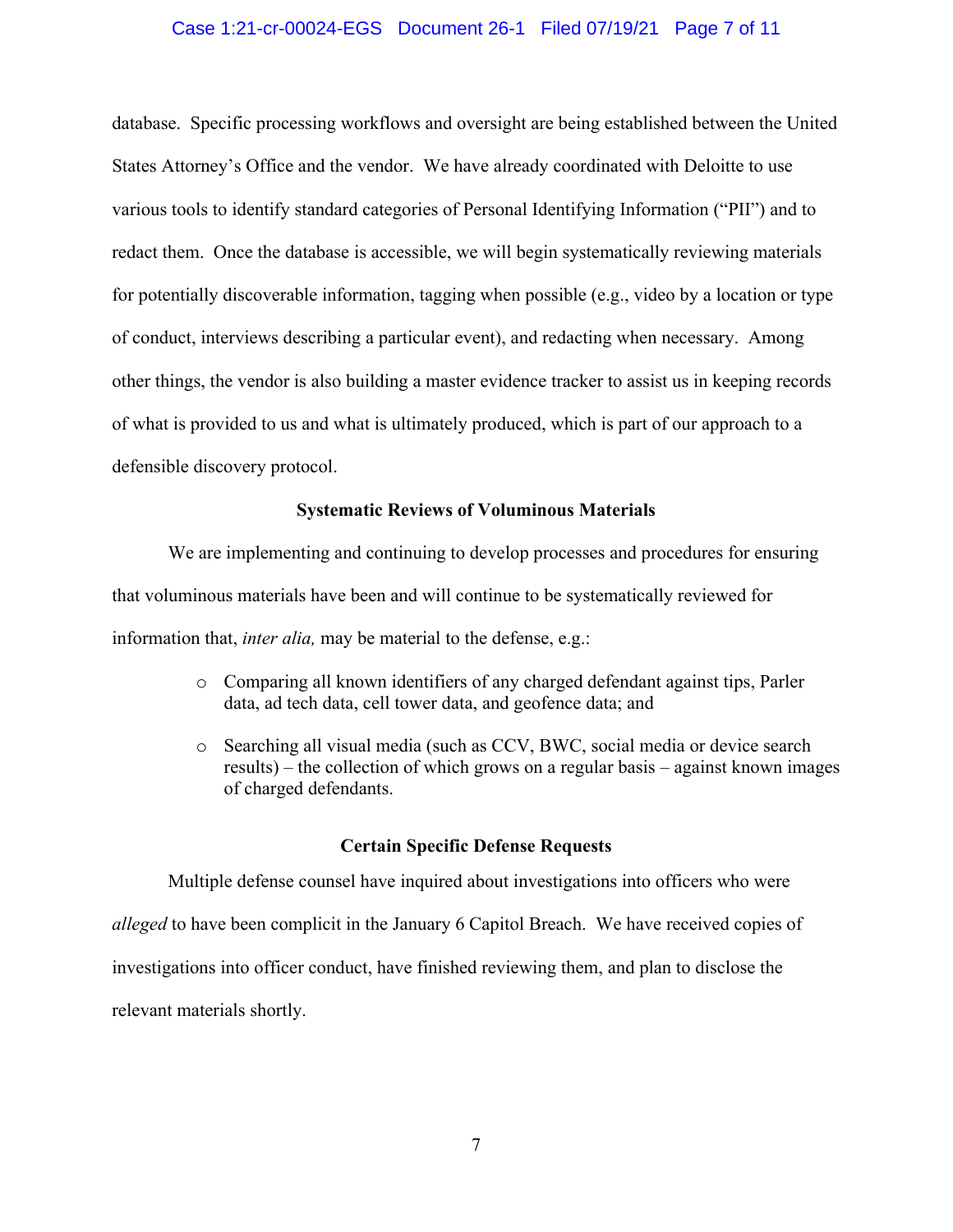#### **Complexities Require Careful Consideration**

Producing discovery in a meaningful manner and balancing complex legal-investigative and technical difficulties takes time. We want to ensure that all defendants obtain meaningful access to voluminous information that may contain exculpatory material, and that we do not overproduce or produce in a disorganized manner. That means we will review thousands of investigative memoranda, even if there is a likelihood they are purely administrative and not discoverable, to ensure that disclosures are appropriate.

### *Legal-Investigative Considerations*

We must also carefully ensure we are adequately protecting the privacy and security interests of witnesses and subjects from whom those materials were derived. For example, we cannot allow a defendant's PII to be disseminated – without protection – to hundreds of others. Similarly, we cannot allow personal contact information for Congressional members, staffers, and responding police officers – targets and victims of these crimes – whose phones may have connected to the Capitol's DAS network to inadvertently be produced. We also must protect Law Enforcement Sensitive materials by ensuring they are carefully reviewed for discoverability and, if they are discoverable, that they are disclosed in an appropriate manner. We continue to develop workable paradigm for disclosing a vast amount of Capitol CCV while ensuring that the Capitol's security is maintained. We are also scrupulously honoring defendants' attorney-client privilege by employing a filter team that is continually reviewing devices and accounts for potentially privileged communications.

#### *Technological Considerations*

A large volume of the information that has been collected consists of ESI. ESI frequently contains significant metadata that may be difficult to extract and produce if documents are not

8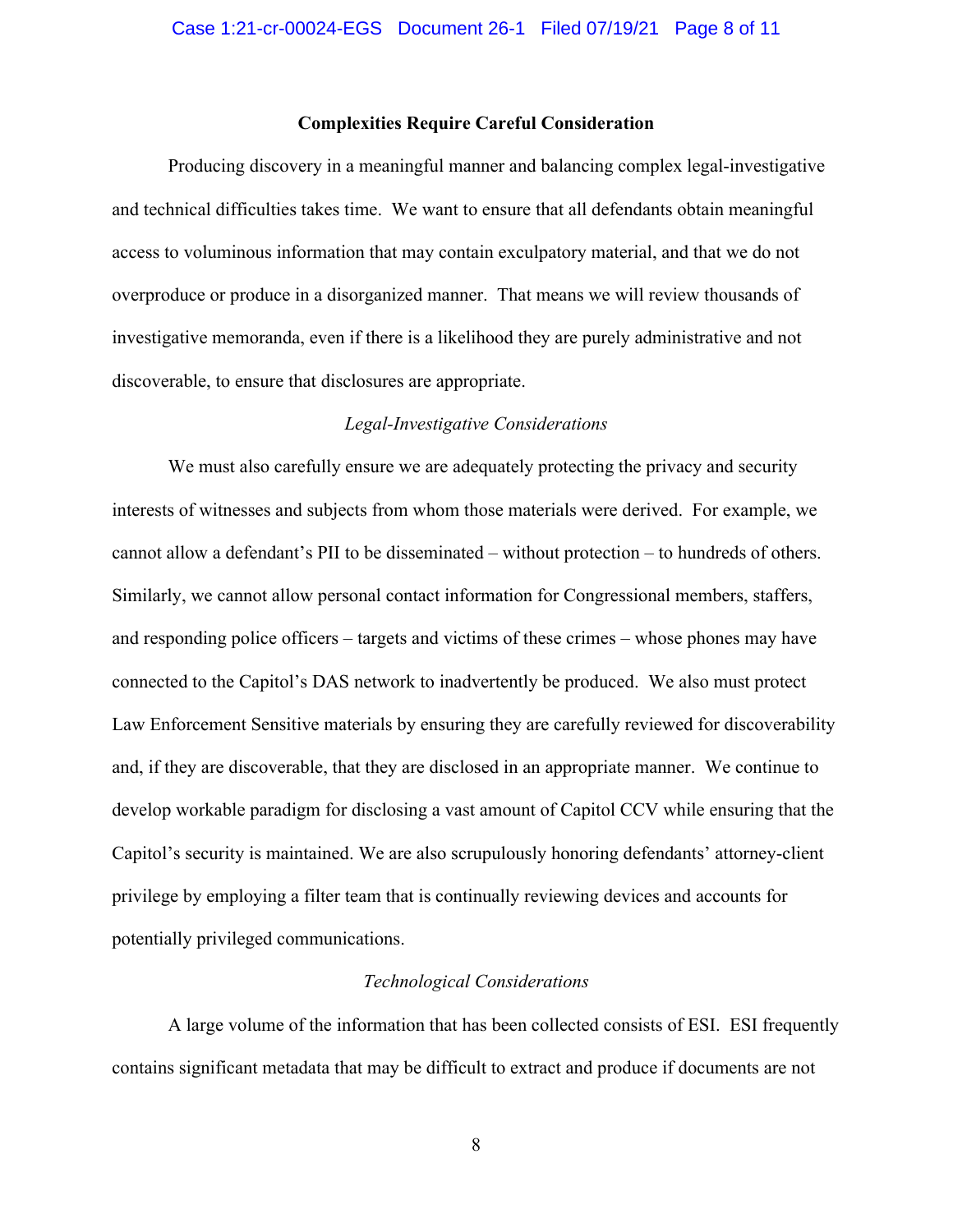### Case 1:21-cr-00024-EGS Document 26-1 Filed 07/19/21 Page 9 of 11

processed using specialized techniques. Metadata is information about an electronic document and can describe how, when and by whom ESI was created, accessed, modified, formatted, or collected. In the case of a document created with a word processing program, for example, metadata may include the author, date created, and date last accessed. In the case of video footage, metadata may identify the camera that was used to capture the image, or the date and time that it was captured. Metadata may also explain a document's structural relationship to another document, e.g., by identifying a document as an attachment to an investigative memoranda.

Processing, hosting, and production of the voluminous and varied materials described above, to include the preservation of significant metadata, involves highly technical considerations of the document's source, nature, and format. For example, the optimal type of database for hosting and reviewing video footage may differ from the optimal type of database for hosting investigative memoranda. Similarly, a paper document, a word processing document, a spreadsheet with a formula, video footage from a camera, or video footage associated with a proprietary player may each require different types of processing to ensure they are captured by database keyword searches and produced with significant metadata having been preserved.

### **Involving Defense Counsel in Voluminous Discovery Plan**

The Discovery Team regularly meets with FPD leadership and technical experts with respect to discovery issues. Given the volume of information that may be discoverable, FPD is providing input regarding formats that work best with the review tools that Criminal Justice Act panel attorneys and Federal Defender Offices have available to them. Due to the size and complexity of the data, we understand they are considering contracting with third party vendors to assist them (just as the United States Attorney's Office has done for this matter). So as to save

9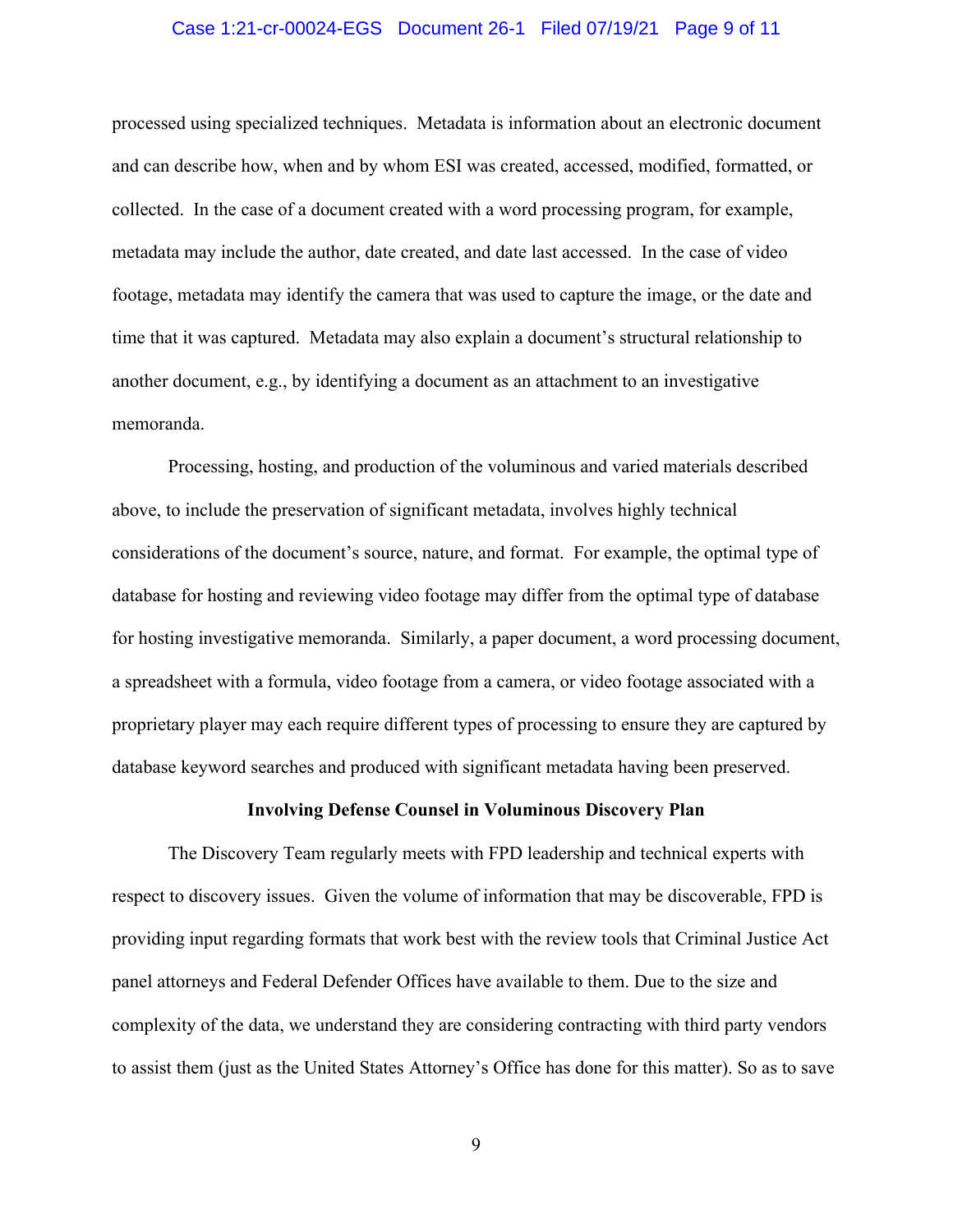### Case 1:21-cr-00024-EGS Document 26-1 Filed 07/19/21 Page 10 of 11

defense resources and to attempt to get discovery more quickly to defense counsel, there were efforts made to see if FPD could use the same vendor as the United States Attorney's Office to set up a similar database as the government is using for reviewing the ESI, but for contractual and technical reasons we have recently learned that was not feasible. We are in the on-going process of identifying the scope and size of materials that may be turned over to FPD with as much detail as possible, so that FPD can obtain accurate quotes from potential database vendors. It is hoped that any databases or repositories will be used by FPD offices nationwide that are working on Capitol Breach cases, counsel that are appointed under the Criminal Justice Act, and retained counsel for people who are financially unable to obtain these services. A database will be the most organized and economical way of ensuring that all counsel can obtain access to, and conduct meaningful searches upon, relevant voluminous materials, e.g., thousands of hours of body worn camera and Capitol CCV footage, and tens of thousands of documents, including the results of thousands of searches of SCA accounts and devices.

## **Compliance with Recommendations Developed by the Department of Justice and Administrative Office of the U.S. Courts Joint Working Group on Electronic Technology**

As is evidenced by all of the efforts described above, the United States is diligently working to comply with the *Recommendations for Electronically Stored Information (ESI) Discovery Production* developed by the Department of Justice and Administrative Office of the U.S. Courts Joint Working Group on Electronic Technology in the Criminal Justice System in February 2012.<sup>1</sup> See https://www.justice.gov/archives/dag/page/file/913236/download. For

<sup>&</sup>lt;sup>1</sup> These *Recommendations* are explicitly referenced in the Advisory Committee Note to Rule 16.1. Importantly, the two individuals primarily responsible for developing the Recommendations are Associate Deputy Attorney General Andrew Goldsmith, who (as noted earlier) is working closely with the prosecution's Discovery Team, and Sean Broderick, the FPD's National Litigation Support Administrator, who is playing a similar role for the D.C. Federal Defender's Office on electronic discovery-related issues. Messrs. Goldsmith and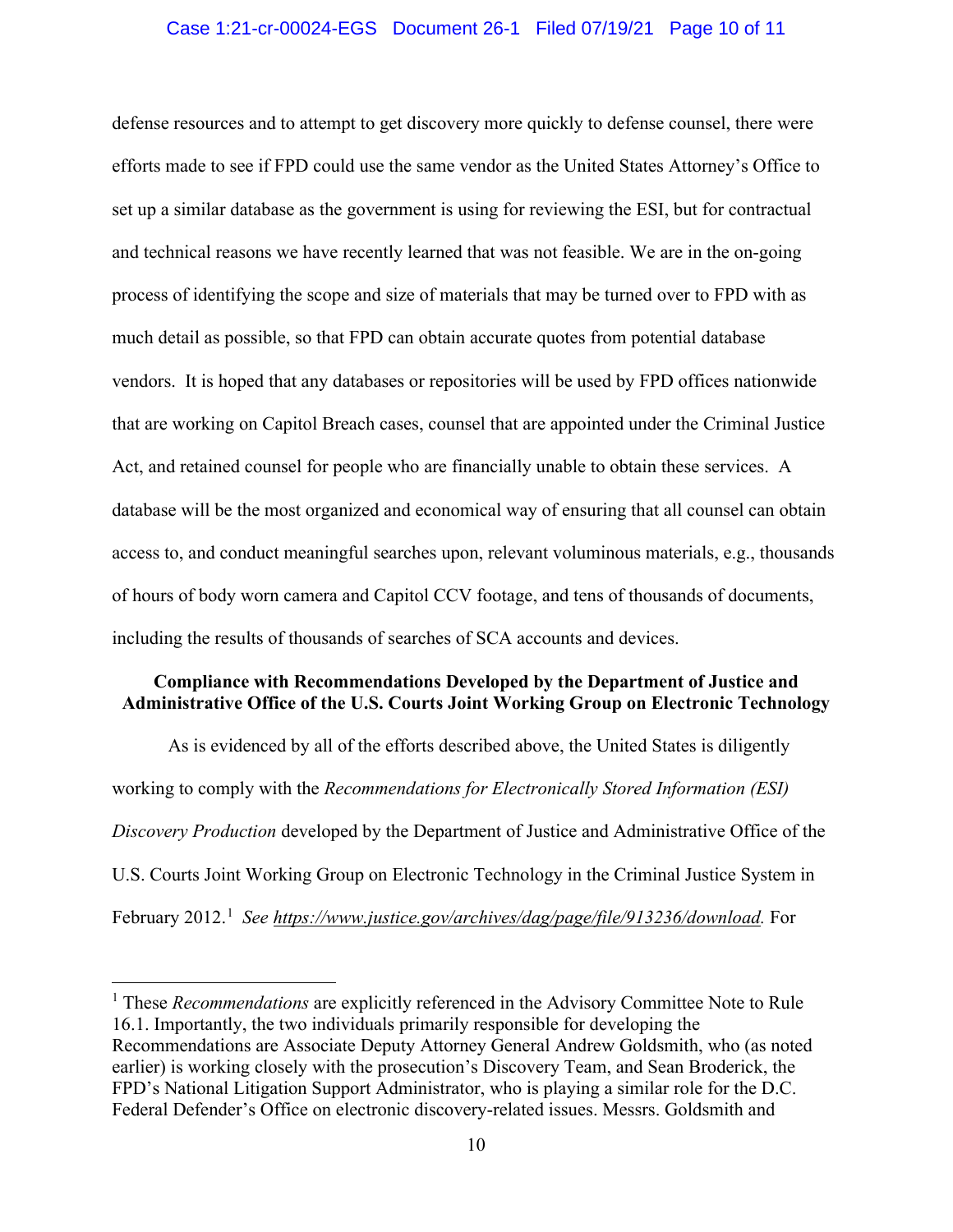### Case 1:21-cr-00024-EGS Document 26-1 Filed 07/19/21 Page 11 of 11

example, we are: (1) including individuals with sufficient knowledge and experience regarding ESI; (2) regularly conferring with FPD about the nature, volume and mechanics of producing ESI discovery; (3) regularly discussing with FPD what formats of production are possible and appropriate, and what formats can be generated and also maintain the ESI's integrity, allow for reasonable usability, reasonably limit costs, and if possible, conform to industry standards for the format; (4) regularly discussing with FPD ESI discovery transmission methods and media that promote efficiency, security, and reduced costs; and (5) taking reasonable and appropriate measures to secure ESI discovery against unauthorized access or disclosure.

Respectfully submitted,

CHANNING D. PHILLIPS Acting United States Attorney DC Bar No. 415793

By: /s/ *Erik M. Kenerson* Erik M. Kenerson Assistant United States Attorney OH Bar No. 82960 555 Fourth Street, N.W., Room 11-909 Washington, DC 20530 Erik.Kenerson@usdoj.gov (202) 252-7201

By:  $/s/$ 

EMILY A. MILLER Capitol Breach Discovery Coordinator DC Bar No. 462077 555 Fourth Street, N.W., Room 5826 Washington, DC 20530 Emily.Miller2@usdoj.gov (202) 252-6988

## By:  $/s/$ GEOFFREY A. BARROW Capitol Breach Discovery Team, Detailee DC Bar No. 462662 1000 Southwest Third Avenue, Suite 600 Portland, Oregon 97204 Geoffrey.Barrow@usdoj.gov (503) 727-1000

Broderick have a long history of collaborating on cost-effective ways to address electronic discovery-related issues, which undoubtedly will benefit all parties in this unprecedented undertaking.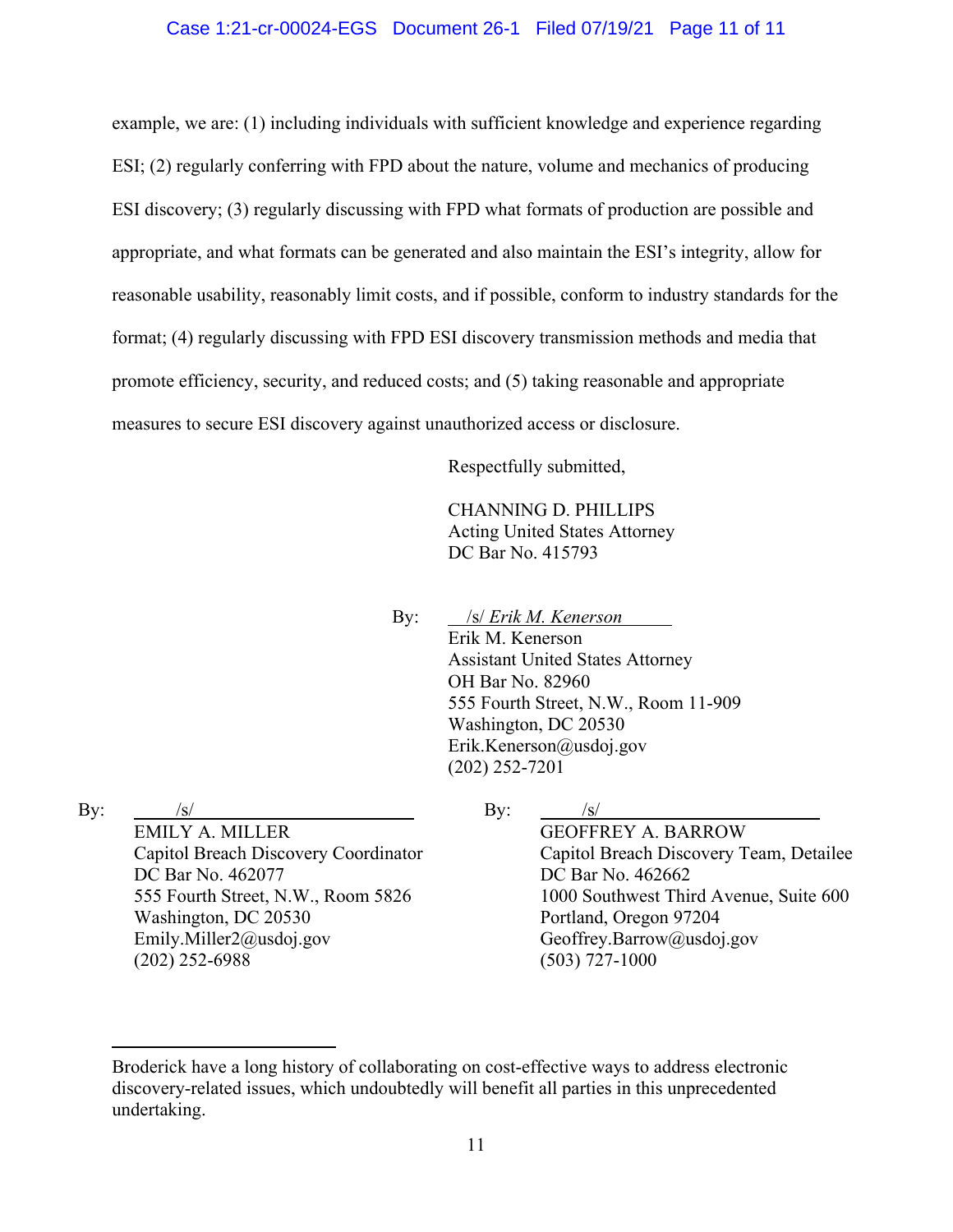# Case 1:21-cr-00024-EGS Document 26-2 Filed 07/19/21 Page 1 of 2

# **EXHIBIT A Additional Examples of Defense Discovery Requests**

|                | "Videos in the government's possession that filmed the interior of the capital building from approximately 2:50 PM to 3:35 PM on<br>January 6, 2021."                                                                                                                                                                                                                                                                                                                                                                                                                                                                                   |
|----------------|-----------------------------------------------------------------------------------------------------------------------------------------------------------------------------------------------------------------------------------------------------------------------------------------------------------------------------------------------------------------------------------------------------------------------------------------------------------------------------------------------------------------------------------------------------------------------------------------------------------------------------------------|
| $\overline{2}$ | "[A]ll photographs or video footage obtained or confiscated by the government from outside sources during the investigation of<br>this case are material to the defense's preparation."                                                                                                                                                                                                                                                                                                                                                                                                                                                 |
| $\overline{3}$ | "Our position is that the government must identify any evidence it believes to capture [defendant], regardless of whether it intends<br>to rely on the same in its case in chief."                                                                                                                                                                                                                                                                                                                                                                                                                                                      |
| $\overline{4}$ | "Copies of any and all documents, photographs, and video received by the U.S. Attorney's office and/or Metropolitan Police<br>Department or any other law enforcement agency from any law enforcement officer or prosecutor from any other jurisdiction<br>regarding this case."                                                                                                                                                                                                                                                                                                                                                        |
| 5              | "I write to request that the United States review the contents of the FBI's "I" drive and disclose any and all exculpatory evidence<br>identified therein."                                                                                                                                                                                                                                                                                                                                                                                                                                                                             |
| 6              | "Network news outlets aired footage of one or more Officers directing protestors towards doors and seemingly invited them to<br>enter the building -- this is Brady material for our clients."                                                                                                                                                                                                                                                                                                                                                                                                                                          |
| 7              | "The discovery I'm requesting is all video and/or audio footage in which Capitol Police and any other Gov't officials or agents<br>remove barriers and/or interact with protestors who entered the Capitol or gained access to the patios or other structures connected<br>to the Capitol building complex."                                                                                                                                                                                                                                                                                                                            |
| 8              | "This request also includes any video footage, including from cameras owned by MPD (crime and red light) and DDOT (which are<br>operated and maintained by MPD, and to which MPD has access), as well as any footage that government actors reviewed. This<br>request also includes any video footage from MPD District where the defendant was taken, and all body worn camera footage that<br>may have captured any portion of the alleged incident, investigation or arrest of my client."                                                                                                                                           |
|                | "The request includes all Body Worn Camera (BWC) footage from all offices involves in any and all searchers, arrests, and<br>investigations associated with this case and/ or labels with the CCN Number associated with this case; information that will permit<br>undersigned counsel to identify the officer wearing the BWC; metadata related to any and all BWC footage; information from the<br>AUSA's office and/or MPD specifying any edits or redactions made to the footage and the corresponding justifications. Please also<br>provide the access logs for the BWC footage for any and all officers involved in this case." |
| 9              | "All photographs, including those of the defendant, sketches, diagrams, maps, representations or exhibits of any kind, that<br>relate to this case, regardless of whether the government intends to introduce them in its case-in-chiefIncluding all video<br>recordings related to the January 6, 2021 events."                                                                                                                                                                                                                                                                                                                        |
| 10             | "I further request that you review all documentation related to or generated in connection with this case that may be outside of the<br>government's official case file (e.g., materials in the FBI's "I-Drive" or other similar repositories of investigation documents in the<br>possession of federal or local agencies or law enforcement authorities."                                                                                                                                                                                                                                                                             |